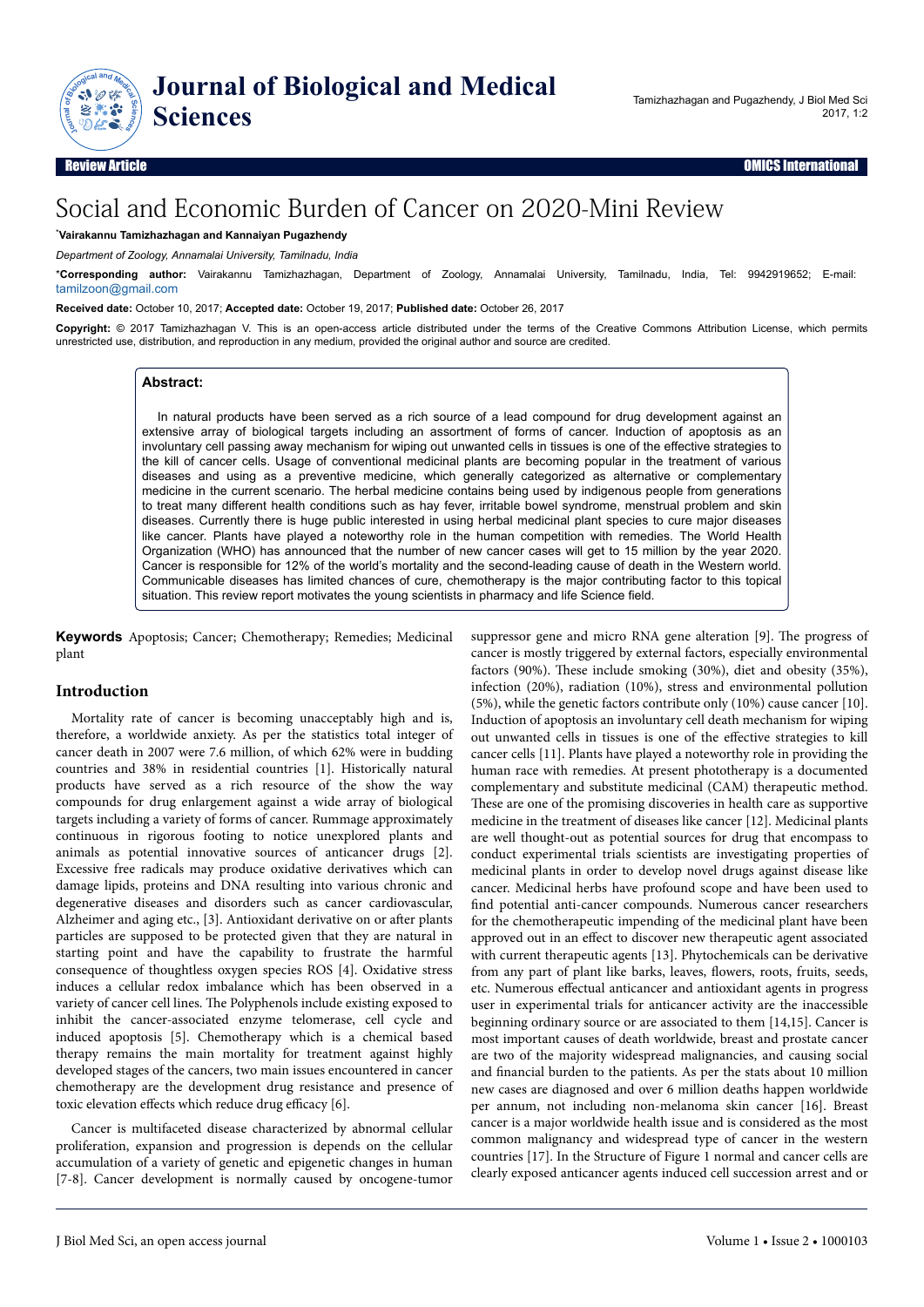## Page 2 of 5



cell death by apoptotic or non-apoptotic mechanisms together with necrosis, autophagy and mitotic catastrophe [18,19].

Natural products determination thus carries on to engage in recreation a most important role as active substance; model molecules for the unearthing and corroboration of drug target [20,21]. Antioxidant enzymes make up the first line of protection alongside oxidative constant worry and smash up caused by free radicals. When there is a disproportion sandwiched between oxidative stress and antioxidant enzymes then there is a possibility that disease such as malignancy, an autoimmune disorder, aging, the cardiovascular and neurodegenerative sickness may build up [22,23]. Approximately 80% of the patients still rely on conventional medicine for the treatment of widespread poor health [24]. It is observed that management of cancer and infection diseases always obligatory a rummage around for newfangled drugs. Most of the drugs are at this time in use for cancer in chemotherapy, they exhibit cell toxicity which induces the genotoxic, carcinogenic and teratogenic effect on tumor cell [25]. In Indian scheme of pills, the plant has been recognized as thermo genic, purgative, expectorant and diuretic and used in the treatment of leprosy, erysipelas ulcer, cough, bronchitis, constipation, flatulence dyspepsia, menstrual troubles, tuberculosis and anemia [26]. Natural products have been investigated to show potential new leads in the pharmaceutical expansion. Cancer is major public health predicament worldwide with millions of new cancer patients diagnosed each year and many people are dying with this ailment. Chemotherapy is used as the principal mode of handling for a variety of cancers. Нis is the reason researchers have paid attention to the anticancer activity of the plants for make it as an alternative and effective treatment of cancer  $[27,28]$ .

Nowadays conventional medicinal plants are fetching popular for use in disease behavior, preventive medicine, and health encouragement and normally categorize as alternative or harmonizing medicine. Herbal medicine has been used by aboriginal working class for generations to treat numerous poles health environment such as

hay fever, irritable bowel syndrome, menstrual predicament and skin diseases. Currently there is huge interest in public in the usage of herbal medicinal plant species to cure major disease like cancer [29], which is one of the most important causes of human deaths. Нe World Health Organization (WHO) has announced that the number of new cancer cases will reach 15 million by the year 2020 [30]. Cancer refers to malignant tumors that can make obvious both local invasion of tissues and distant spreading through the body via the development of metastasis. Нe growth of cancer cells depends not only on the rate of cell division but also on the rate of cellular slow destruction [31]. Apoptosis is documented as a mechanistically driven form of the cell death in response to specific stimuli or by activation following various forms of cell injury or constant worry [32]. Many conventional plants in the world have been used as a secondary therapy for cancer treatment and a number of these have recently been report to be especially shows potential probable candidates [33-37]. Some ordinary harvest encompass been urbanized for use in cancer therapy and control of inflammation in animal together with flowing anthracyclines (doxorubicin, daunorubicin, epirubicin, idarubicin) Vinca alkaloids (vinblastine, vincristine, vindesine, vinorelbine) taxanes (paclitaxel, docetaxel) and podophyllotoxin and its derivative (topotecan, irinotecan) [38,39]. Phytotherapy is a multi-targeted move towards where multiple secondary metabolites exert an antagonistic or a synergistic consequence for a concluding therapeutic rejoinder [40]. Therefore, a complex take out with manifold molecules occupied in harmonizing behavior could be turned into a successful rehabilitation for cancer. Nevertheless, using multifaceted phytotherapeutics have need of chemical categorization for quality control, protection and effectiveness [41]. For instance the frequency of breast cancer in India is on the rise and is rapidly becoming the major type cancer in females, where cervical cancer to stand on second major type cancer. Нe number of women dying every year with breast cancer has also been progressively increasing. Unsurprisingly 48,170 women who died of breast cancer in 2007, the number breached the 50,000 mark in 2010. Uttar Pradesh record the uppermost quantity of breast cancer deaths among states in 2010, with 8,882 followed by Maharashtra (5,064), Bihar (4,518) West Bengal (4,095) Andhra Pradesh (3,863) Madhya Pradesh (3,179) and Rajasthan (3,097) [42]. Antioxidants are compounds that can impediment or hold back the oxidation of lipids or other molecules by inhibit the commencement or broadcasting of oxidative chain reaction [43]. Phenolic acids hold over and over an additional time been in a meeting as ordinary antioxidants in various plant parts like fruits, vegetables, and other plants. Rosmarinic acid, an imperative phytochemical, has been established to be a potent active substance in opposition to human immunodeficiency virus type 1 (HIV-1) [44]. Cancer is a leading cause of death due to lack of early recognition methods and poor prognosis when detected late especially in the developing countries. Breast cancer is a most important cause of mortality among women worldwide [45]. Oxidative stress, resulting from an imbalance between configuration and neutralization of exceedingly reactive free radicals is worried in carcinogenesis [46]. Plants are known to surround a diverse assortment of secondary metabolites including anti-cancer compounds and more than a few antioxidants. Natural antioxidants such as flavonoids and polyphenols are highlighted for their anti-oxidative property of hydrogen donating, radical scavenge and metal chelating behavior for anticipation and treatment of cancer. Нerefore much concentration has been heading towards the development of work of anticancer drugs on or after plant source [47-51]. Cancer is accountable for 12% of the world mortality and one of the second-leading causes of death in the Western world. Incomplete chances for cure by chemotherapy are a most important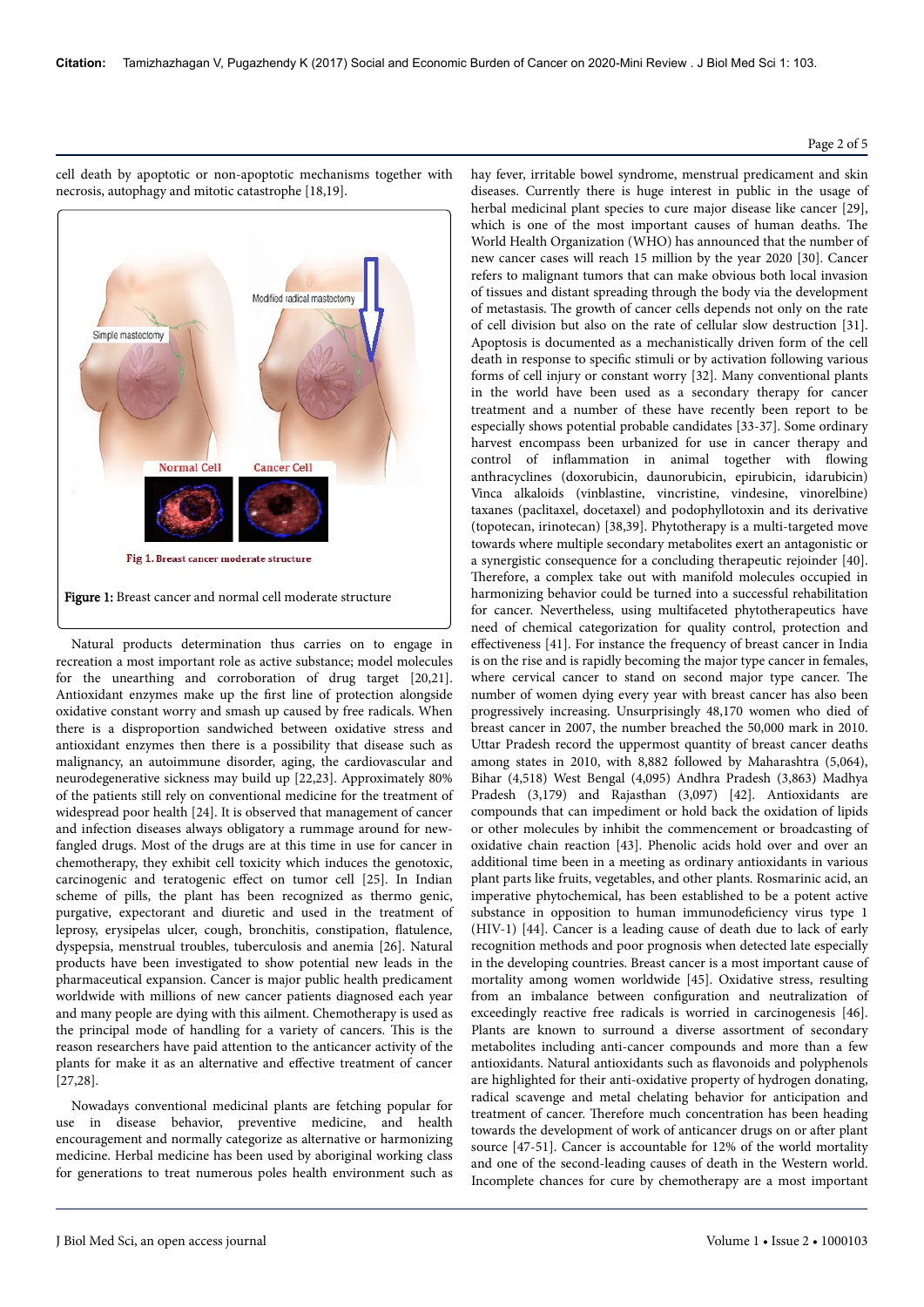contributing factor to this state of affairs. Despite much advancement in recent years, a key predicament in tumor therapy with recognized cytostatic compounds is the enlargement of drug resistance and frightening side effects. Most documented drugs knowledge from inadequate specificity in the direction of tumor cells. Hence, the acknowledgment of enhanced anti-tumor drugs is straight away needed [52]. Obviously, 69% of anticancer drugs standard sandwiched between the 1980s and 2002 are either natural harvest or urbanized based on knowledge gained from natural harvest [53]. Cancer is one of leading cause of morbidity and mortality worldwide, despite huge efforts of science researchers from various discipline aimed at ameliorating the dismal conclusion of cancer mortality. Нe rate of death from cancer has not declined considerably even with advances in surgery, radiotherapy, and chemotherapy. Prevention of cancer remains evidently a necessary part of the contest adjacent to cancer in the world [54,55]. Cancer cells occur as a result of unique manifold genetic disorder that may arise from experience to environmental and professional carcinogenic agents or dietary habits and communicable agents [56]. Nonnutritive biologically full of life chemical compounds in plants which do something as a natural defense system for host plants and provide color, aroma and flavor [57]. According to the topical research of American cancer society, breast cancer is the majority cancer among American women after skin cancer and it is the most important cause of cancer death in women, exceeded only by lung malignancy. Concerning 1 in 8 (12%) women in the US will develop invasive breast cancer during their natural life [58-59]. Breast cancer is the most common type of cancer to affect women worldwide, accounting for 23% of all cancer diagnosis and 14% of cancer-related deaths [60]. An assortment of genetic and environmental factors, together with family history and Westernized diet, are regarded as the major risk factors for breast cancer, but the exact cause has not yet been predictable [61]. Breast cancer can be categorized according to the appearance of hormone receptors, in concert with estrogen receptor (ER), progesterone receptor (PR), and human epidermal enlargement factor receptor 2 (HER2). ER-negative breast cancers, which account for almost 25%-30% of all breast cancers, have a poorer projection than that of ER-positive cancers [62,63]. Нe plants can manufacture many metabolic compounds for the most part during the secondary metabolites plant extracts contain several compounds that have biological dynamic properties which has natural medicine [64]. Bioactive compounds are in general accumulated as secondary metabolites in all plant cells but their attentiveness varies according to the plant parts [65]. Нe World Health Organization (WHO) estimates that almost 75% of World's population has therapeutic familiarity with herbal drugs. Cancer is one of the most dangerous diseases in humans and presently there is a considerable scientific research to discover new anticancer agents from natural sources [66]. Long before the means in beginning of the Christian era, plants were used as new medicines in developed countries and highest population presented countries like China, India, Egypt and Greece. Drugs such as acacia, castor oil and fennel are mention along with noticeable reference to such compounds as iron oxide, sodium chloride, sodium carbonate and sulphur. Charaka made fifty groups of ten herbs each of them adequate for an ordinary physician's need. Sushruta arranged 760 herbs in 7 dissimilar sets based on some of their widespread properties [67]. Cancer is An infection which occurs when change in a group of standard cells within the body lead to unrestrained growth, causing a lump called a tumor; this is true of all cancers except leukemia (cancer of the blood). If left unprocessed, tumors can grow and multiply into the neighboring normal tissue or to other parts of the body via the bloodstream and

Page 3 of 5

lymphatic systems and can have an effect on the digestive, nervous and circulatory system [68].

## **Conclusion**

In the current scenario, an assortment of infectious and noncommunicable diseases spread in World. It may be generated researchers good novel drug design and drug development against Cancer treatment. Нis review to initiate maintenance drug amalgamation may use this review approaches in future studies and formulate an idea in pharmacy and life science researchers.

#### **Acknowledgement**

We wish to acknowledge the help given by facility Professor and Head Dr. R. Karuppasamy, Department of Zoology, Annamalai University, Tamilnadu, India. And also funding provided by Tamilnadu Adhi Travidar Welfare Department, Ezhilagam, and Chennai.

#### **References**

- 1. [American cancer society. Global cancer facts and](https://www.cancer.org/research/cancer-facts-statistics/global.html) figures. Atlanta: [American cancer society 2007](https://www.cancer.org/research/cancer-facts-statistics/global.html).
- 2. Moirangthem DS, Laishram S, Borah JC, Kalita MC, Talukdar NC (2014) Cephalotaxus griffithii Hook.f. needle extract induces cell cycle arrest, apoptosis, and suppression of hTERT and hTR expression on human breast cancer cells. BMC Complement Altern Med 14(305): 1-10.
- 3. [Pham-Huy LA, He H, Pham-Huyc C \(2008\) Free radicals, antioxidant in](https://www.ncbi.nlm.nih.gov/pmc/articles/PMC3614697/) [disease and health. Int J Biomed Sci 4: 89-89.](https://www.ncbi.nlm.nih.gov/pmc/articles/PMC3614697/)
- 4. [Misra A, Kumar S, Bhargava B, Pandey AK \(2011\) Studies on in vitro](https://www.ncbi.nlm.nih.gov/pubmed/21366958) [antioxidant and antistaphylococcal activities of some important](https://www.ncbi.nlm.nih.gov/pubmed/21366958) [medicinal plants. Cell Mol Biol 57: 16-25.](https://www.ncbi.nlm.nih.gov/pubmed/21366958)
- 5. [Naasani I, Seimiya H, Tsuruo T \(1998\) Telomerase inhibition, telomere](https://doi.org/10.1006/bbrc.1998.9075) [shortening and senescence of cancer cells by tea catechins. Biochem](https://doi.org/10.1006/bbrc.1998.9075) [Biophys Res Commun 249: 391-396.](https://doi.org/10.1006/bbrc.1998.9075)
- 6. [Nurhanan MY, Nor Azah MA, Zunoliza A, Siti Humeriah AG, Siti](https://www.jstor.org/stable/44160938?seq=1) [Syarifah MM, et al. \(2017\) Invitro anticancer activity and High](https://www.jstor.org/stable/44160938?seq=1)[performance liquid chromatography](https://www.jstor.org/stable/44160938?seq=1) profiles of Aquilaria subnitegra fruit [and seed extract. J. Trop. For. Sci. 29: 208-214.](https://www.jstor.org/stable/44160938?seq=1)
- 7. [Giri B, Gomes A, Debnath A, Saha A, Biswas AK, et al. \(2006\)](https://doi.org/10.1016/j.toxicon.2006.06.011) [Antiproliferative cytotoxic and apoptogenic activity of Indian toad \(Bufo](https://doi.org/10.1016/j.toxicon.2006.06.011) [melanostictus, Schneider\) skin extract on U937 and K562 cells. Toxicon](https://doi.org/10.1016/j.toxicon.2006.06.011) [48: 388-400.](https://doi.org/10.1016/j.toxicon.2006.06.011)
- 8. [Mbaveng AT, Kuete V, Mapunya BM, Beng VP, Nkengfeck AE, et al.](https://pdfs.semanticscholar.org/50a6/4c14f0606f37c273c51cfe05c733e2753872.pdf) [\(2011\) Evaluation of four Cameroonian medicinal plants for anticancer,](https://pdfs.semanticscholar.org/50a6/4c14f0606f37c273c51cfe05c733e2753872.pdf) [antigonorrheal and anti-reverse transcriptase activities. Environ Toxicol](https://pdfs.semanticscholar.org/50a6/4c14f0606f37c273c51cfe05c733e2753872.pdf) [Pharmacol 32: 162-167.](https://pdfs.semanticscholar.org/50a6/4c14f0606f37c273c51cfe05c733e2753872.pdf)
- 9. [Burstein HJ, Schwartz RS \(2008\) Molecular origins of cancer. N Engl J](https://www.ncbi.nlm.nih.gov/pubmed/18234758) [Med 358-527.](https://www.ncbi.nlm.nih.gov/pubmed/18234758)
- 10. [Anand P, Kunnumakara AB, Sundaram C, Harikumar KB,](https://doi.org/10.1007/s11095-008-9661-9) Нarakan ST, [et al. \(2008\) Cancer is a preventable disease that requires major lifestyle](https://doi.org/10.1007/s11095-008-9661-9) [changes. Pharm res-Ford 25: 2097-2116.](https://doi.org/10.1007/s11095-008-9661-9)
- 11. [Wong RS \(2011\) Apoptosis in cancer: From pathogenesis to treatment. J](https://doi.org/10.1186/1756-9966-30-87) [Exp Clin Cancer Res 30: 87.](https://doi.org/10.1186/1756-9966-30-87)
- 12. [DeSylvia D, Stuber M, Fung CC, Bazargan–Hejazi S, Cooper E \(2011\)](http://dx.doi.org/10.1093/ecam/nen075) Нe [knowledge attitudes and usage of complementary and alternative](http://dx.doi.org/10.1093/ecam/nen075) [medicine of medical students. Evid-Based Compl Alt Med.](http://dx.doi.org/10.1093/ecam/nen075)
- 13. [Riaz M, Zia-Ul-Haq M, Saas B \(2016\) Anthocyanins and human health:](http://www.springer.com/in/book/9783319264547) [Bimolecular and therapeutic aspects. Springer publication 125-38.](http://www.springer.com/in/book/9783319264547)
- 14. [Mahavorasirikul W, Vincent V, Chaijaroenkul W, Itharat A, Na-](https://doi.org/10.1186/1472-6882-10-55)[Bangchang K \(2010\) Cytotoxic activity of](https://doi.org/10.1186/1472-6882-10-55) Thai medicinal plants against [human cholangiocarcinoma, laryngeal and hepatocarcinoma cells in](https://doi.org/10.1186/1472-6882-10-55) [vitro. BMC complementary and alternative medicine 10:55.](https://doi.org/10.1186/1472-6882-10-55)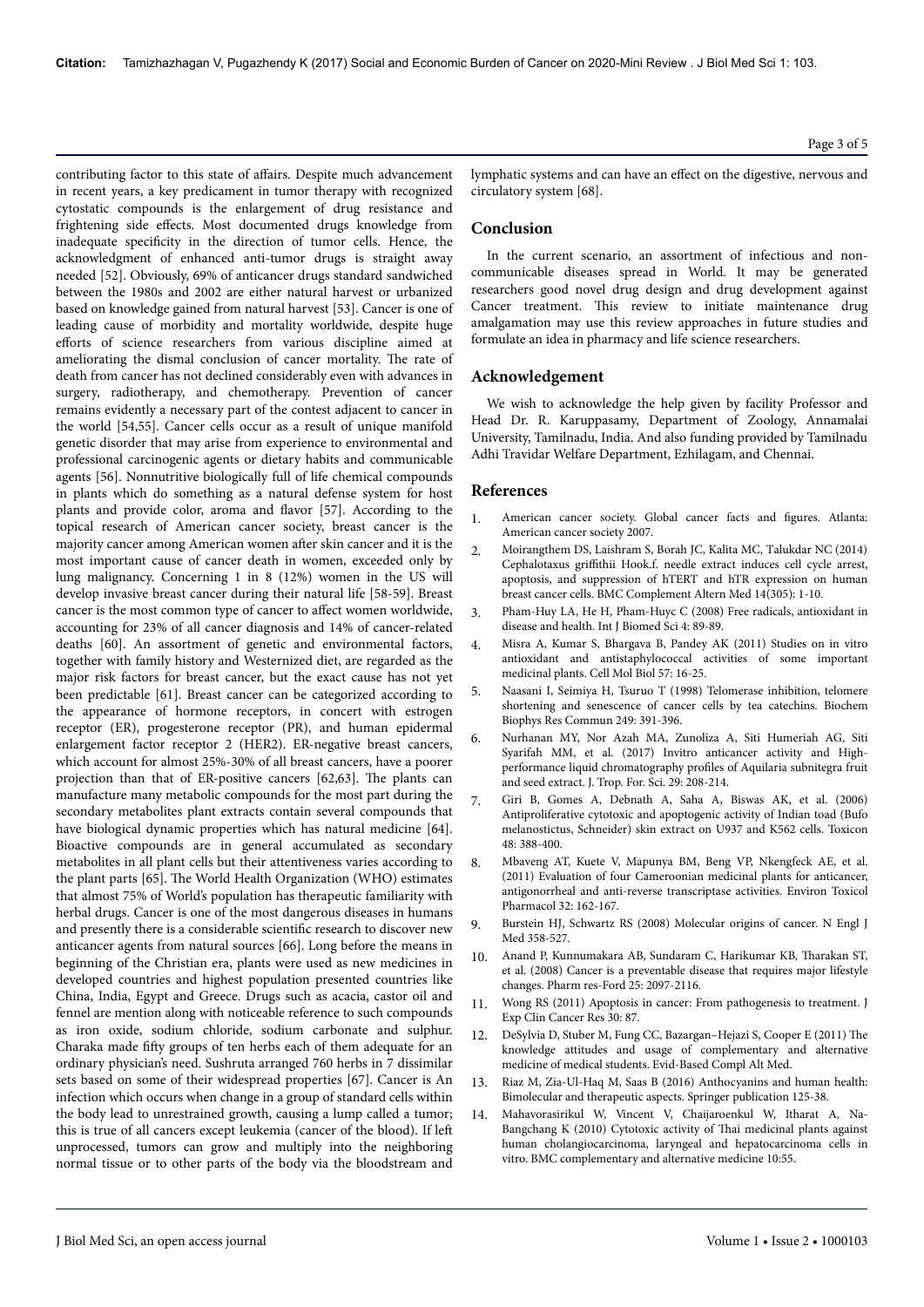- 15. [Newman DJ and Cragg GM \(2007\) Natural products as sources of new](http://pubs.acs.org/doi/abs/10.1021/np068054v) [drugs over the last 25 year. J Nat Prod 70: 441-467.](http://pubs.acs.org/doi/abs/10.1021/np068054v)
- 16. Rang HP, Dale MM, Ritter JM, Moore PK (2007) Pharmacology, Churchill Livingstone, Edinburgh, Scotland.
- [Parkin DM, Bray F, Ferlay J, Pisani P \(2001\) Estimating the world cancer](https://www.ncbi.nlm.nih.gov/pubmed/11668491) [burden: globocan 2000. Int J Cancer 94:153-156.](https://www.ncbi.nlm.nih.gov/pubmed/11668491)
- 18. [Russo IH, Russo J \(1998\) Role of Hormones in mammary cancer](https://link.springer.com/article/10.1023/A:1018770218022) [initiation and progression. J mammary gland boil neoplasia. 3: 49-61.](https://link.springer.com/article/10.1023/A:1018770218022)
- 19. [Okada H, Mak TW \(2004\) Pathway of apoptotic and nonapoptotic death](https://doi.org/10.1038/nrc1412) [in tumor cells. Nat Rev Cancer 4: 549-603.](https://doi.org/10.1038/nrc1412)
- 20. [Brown JM, Attardi LD \(2005\)](https://doi.org/10.1038/nrc1560) Нe role of apoptosis in cancer [development and treatment response. Nat Rev Cancer 5: 231-237.](https://doi.org/10.1038/nrc1560)
- 21. [Cragg GM, Grothaus PG, Newman DJ \(2009\) Impact of natural products](https://doi.org/10.1021/cr900019j) [on developing new anticancer agents. Chemicals Reviews 109: 3012-3043.](https://doi.org/10.1021/cr900019j)
- 22. [Balunas MJ, Kinghorn AD \(2005\) Drug discovery from medicinal plants.](https://doi.org/10.1016/j.lfs.2005.09.012) [Life sci 78: 431-441.](https://doi.org/10.1016/j.lfs.2005.09.012)
- 23. [Waris G, Ahsan H \(2006\) Reactive oxygen species: Role in the](https://doi.org/10.1186/1477-3163-5-14) [development of cancer and various chronic conditions. J carcinog 5: 14.](https://doi.org/10.1186/1477-3163-5-14)
- 24. [Evans MD, Dizdaroglu M, Cooke MS \(2004\) Oxidative DNA damage and](https://doi.org/10.1016/j.mrrev.2003.11.001) [disease: Induction repair and](https://doi.org/10.1016/j.mrrev.2003.11.001) significance Mutat res 567: 1-61.
- 25. [Patwardhan B, Vaidya ADB, Chorghade M \(2004\) Ayurveda and natural](http://www.iisc.ernet.in/currsci/mar252004/789.pdf) [products drug discovery. Curr Sci 86: 789-99.](http://www.iisc.ernet.in/currsci/mar252004/789.pdf)
- 26. [Philip PA \(2005\) Experience with docetaxel in the treatment of gastric](https://www.ncbi.nlm.nih.gov/pubmed/16015552) [cancer. Semin Oncol 32: S24-38.](https://www.ncbi.nlm.nih.gov/pubmed/16015552)
- 27. Kirtikar KR, Basu BD (1987) Indian medicinal plant 3rd ed. Deharadun. IBC- International book distributor 8: 85.
- 28. [Madhri S, Pandey G \(2009\) Some anticancer medicinal plants of foreign](http://re.indiaenvironmentportal.org.in/files/Some%20anticancer%20medicinal%20plants.pdf) [origin. Curr Sci 96: 779-83.](http://re.indiaenvironmentportal.org.in/files/Some%20anticancer%20medicinal%20plants.pdf)
- 29. [Cragg GM, Newman DJ \(2005\) Plans as a source of anticancer agents. J](http://citeseerx.ist.psu.edu/viewdoc/download?doi=10.1.1.335.8151&rep=rep1&type=pdf) [Ethnopharmocol 100: 72-79.](http://citeseerx.ist.psu.edu/viewdoc/download?doi=10.1.1.335.8151&rep=rep1&type=pdf)
- 30. Tan W, Lu J, Huang M, Li Y, Chen M, et al. (2011) Anticancer natural products isolated from Chinese medicinal herbs. Chin Med 6: 27.
- 31. [Tavakoli J, Miar S, Zadehzare MM, Akbari H \(2012\) Evaluation of the](https://www.ncbi.nlm.nih.gov/pmc/articles/PMC4294537/) effectiveness [of herbal medication in cancer care: A review study. Iran J](https://www.ncbi.nlm.nih.gov/pmc/articles/PMC4294537/) [Cancer Prev 5: 144-156.](https://www.ncbi.nlm.nih.gov/pmc/articles/PMC4294537/)
- 32. [Ruamrungsri N, Siengdee P, Sringarm K, Chomdej S, Ongchai S, et al.](https://www.ncbi.nlm.nih.gov/pubmed/26857828) [\(2016\) In vitro cytotoxic screening of 31 crude extracts of](https://www.ncbi.nlm.nih.gov/pubmed/26857828) Нai herbs on a [chondrosarcoma cell line and primary chondrocytes and apoptotic](https://www.ncbi.nlm.nih.gov/pubmed/26857828) effects [of selected extracts. In vitro cell Dev. Biol Anim 52: 434-444.](https://www.ncbi.nlm.nih.gov/pubmed/26857828)
- 33. [Hunnun YA \(1997\) Apoptosis and the dilemma of cancer chemotherapy.](https://www.ncbi.nlm.nih.gov/pubmed/9058703) [Blood 89: 1845-1853.](https://www.ncbi.nlm.nih.gov/pubmed/9058703)
- 34. [Machana S, Weerapreeyakul N, Barusrux S,](https://www.ncbi.nlm.nih.gov/pubmed/23569977) Нumanu K, Tanthanuch W (2012) Synergistic anticancer effect [of the extracts from Polyalthia evecta](https://www.ncbi.nlm.nih.gov/pubmed/23569977) [caused apoptosis in human hepatoma \(HepG2\) cells. Asian Pac J Trip](https://www.ncbi.nlm.nih.gov/pubmed/23569977) [Biomed 2: 589-596.](https://www.ncbi.nlm.nih.gov/pubmed/23569977)
- 35. [Safarzadeh E, Shotorbani SS, Baradaran B \(2014\) Herbal medicine as](https://www.ncbi.nlm.nih.gov/pmc/articles/PMC4213780/) [inducers of apoptosis in cancer treatment. Adv Pharm Bull 4: 421-427.](https://www.ncbi.nlm.nih.gov/pmc/articles/PMC4213780/)
- 36. [Shahat AA, Alsaid MS, Kotob SE, Ahmed HH \(2015\)](https://www.ncbi.nlm.nih.gov/pubmed/26028090) 6ignificance of [Rumex vesicarius as an anticancer remedy against hepatocellular](https://www.ncbi.nlm.nih.gov/pubmed/26028090) [carcinoma: A proposal based on experimental animal studies. Asian Pac J](https://www.ncbi.nlm.nih.gov/pubmed/26028090) [Cancer Prev 16: 4303-4310.](https://www.ncbi.nlm.nih.gov/pubmed/26028090)
- 37. [Wang X, Wang N, Cheung F, Lao L, Li C, et al. \(2015\) Chinese medicines](https://www.ncbi.nlm.nih.gov/pubmed/26006028) [for prevention and treatment of human hepatocellular carcinoma:](https://www.ncbi.nlm.nih.gov/pubmed/26006028) [Current progress on pharmacological actions and mechanisms. J integer](https://www.ncbi.nlm.nih.gov/pubmed/26006028) [Med 13: 142-164.](https://www.ncbi.nlm.nih.gov/pubmed/26006028)
- 38. [Xiu LJ, Sun DZ, Jiao JP, Yan B, Qin ZF, et al. \(2015\) Anticancer](https://www.ncbi.nlm.nih.gov/pubmed/26038151) effects of [traditional Chinese herbs with phlegm eliminating properties- An](https://www.ncbi.nlm.nih.gov/pubmed/26038151) [overview. J Ethnopharmacol. 172: 155-161.](https://www.ncbi.nlm.nih.gov/pubmed/26038151)
- 39. [Mukherjee AK, Basu S, Sarkar N, Ghosh AC \(2001\) Advances in cancer](https://www.ncbi.nlm.nih.gov/pubmed/11562277) [therapy with plant based natural products. Curr Med Chem. 8:](https://www.ncbi.nlm.nih.gov/pubmed/11562277) [1467-1486.](https://www.ncbi.nlm.nih.gov/pubmed/11562277)
- 40. [Wang Z, Wang N, Chen J, Shen J \(2012\) Emerging glycolysis targeting](http://dx.doi.org/10.1155/2012/873175) [and drug discovery from Chinese medicine in cancer therapy. Evid Based](http://dx.doi.org/10.1155/2012/873175) [Complement Alternat Med.](http://dx.doi.org/10.1155/2012/873175)
- 41. [Rather MA, Bhat BA, Qurishi MA \(2013\) A multicomponent](https://www.ncbi.nlm.nih.gov/pubmed/24035674) [phytotherapeutic approach gaining momentum: Is the "one drug model](https://www.ncbi.nlm.nih.gov/pubmed/24035674) [breaking down? Phytomedicine 21: 1–14.](https://www.ncbi.nlm.nih.gov/pubmed/24035674)
- 42. [Li SP, Zhao J, Yang B \(2011\) Strategies for quality control of Chinese](https://www.ncbi.nlm.nih.gov/pubmed/21215546) [medicines. J Pharm Biomed Anal 55: 802–809.](https://www.ncbi.nlm.nih.gov/pubmed/21215546)
- 43. [Khan MK, Ansari IA, Khan MS, Arif JM \(2013\) Dietary phytochemicals](http://dx.doi.org/10.4103/0973-1296.108140) [as potent chemotherapeutic agents against breast cancer: Inhibition of](http://dx.doi.org/10.4103/0973-1296.108140) [NF-κB pathway via molecular interactions in rel homology domain of its](http://dx.doi.org/10.4103/0973-1296.108140) [precursor protein p105. Pharmacogn. Mag 9: 51-57.](http://dx.doi.org/10.4103/0973-1296.108140)
- 44. [Sun J, Chu YF, Wu X, Liu RH \(2002\) Antioxidant and antiproliferative](https://www.ncbi.nlm.nih.gov/pubmed/12452674) [activities of common fruits. J Agric Food Chem 50: 7449-7454.](https://www.ncbi.nlm.nih.gov/pubmed/12452674)
- 45. [Rice- Evans CA, Packer L \(1998\) Flavonoids in health and disease, New](https://books.google.co.in/books?id=HTIiSCLEVs4C&pg=PA91&lpg=PA91&dq=C.+A.+Rice-+Evans,+%26+L.+Packer+(Eds.),+Flavonoids+in+health+and+disease&source=bl&ots=iPBxa8EHW-&sig=UBpK0p2PXS0MGyYOJ31r4OjX1E8&hl=en&sa=X&ved=0ahUKEwjyj4qSv_7WAhWILo8KHcj4D0cQ6AEIMzAC) [York: Dekker: 61–110.](https://books.google.co.in/books?id=HTIiSCLEVs4C&pg=PA91&lpg=PA91&dq=C.+A.+Rice-+Evans,+%26+L.+Packer+(Eds.),+Flavonoids+in+health+and+disease&source=bl&ots=iPBxa8EHW-&sig=UBpK0p2PXS0MGyYOJ31r4OjX1E8&hl=en&sa=X&ved=0ahUKEwjyj4qSv_7WAhWILo8KHcj4D0cQ6AEIMzAC)
- 46. Cancer facts & figures [2015. Atlanta: American Cancer Society; 2014.](http://oralcancerfoundation.org/wp-content/uploads/2016/03/Us_Cancer_Facts.pdf)
- 47. [Uttara B, Singh AV, Zamboni P, Mahajan RT \(2009\) Oxidative stress and](https://www.ncbi.nlm.nih.gov/pmc/articles/PMC2724665/) [neurodegenerative diseases: A review of upstream and downstream](https://www.ncbi.nlm.nih.gov/pmc/articles/PMC2724665/) [antioxidant therapeutic options. Curr Neuropharmacol 7: 65-74.](https://www.ncbi.nlm.nih.gov/pmc/articles/PMC2724665/)
- 48. [Claudio-Campos K, Hernández-Rivera J, Rivera-Gutierrez J, Ortiz-Rivera](https://www.ncbi.nlm.nih.gov/pubmed/25856874) [I, Carvajal-Vélez A, et al. \(2015\) Biological screening of select Puerto](https://www.ncbi.nlm.nih.gov/pubmed/25856874) [Rican plants for cytotoxic and antitumor activities. P R Health Sci J 34:](https://www.ncbi.nlm.nih.gov/pubmed/25856874) [25-30.](https://www.ncbi.nlm.nih.gov/pubmed/25856874)
- 49. [George S, Bhalerao SV, Lidstone EA, Ahmad IS, Abbasi A, et al. \(2010\)](http://dx.doi.org/10.1186/1472-6882-10-52) [Cytotoxicity screening of Bangladeshi medicinal plant extracts on](http://dx.doi.org/10.1186/1472-6882-10-52) [pancreatic cancer cells. BMC Complement Altern Med 10: 1.](http://dx.doi.org/10.1186/1472-6882-10-52)
- 50. [Kumar S, Pandey AK \(2014\) Medicinal attributes of Solanum](https://doi.org/10.1186/1472-6882-14-112) [xanthocarpum fruit consumed by several tribal communities as food: An](https://doi.org/10.1186/1472-6882-14-112) [in vitro antioxidant, anticancer and anti-HIV perspective. BMC](https://doi.org/10.1186/1472-6882-14-112) [Complement Altern Med 14: 112.](https://doi.org/10.1186/1472-6882-14-112)
- 51. [Phang CW, Malek SNA, Ibrahim H \(2013\) Antioxidant potential,](https://doi.org/10.1186/1472-6882-13-243) [cytotoxic activity and total phenolic content of Alpinia pahangensis](https://doi.org/10.1186/1472-6882-13-243) [Rhizomes. BMC Complement Altern Med 13: 243.](https://doi.org/10.1186/1472-6882-13-243)
- 52. [Tanih NF, Ndip RN \(2012\) Evaluation of the acetone and aqueous](http://dx.doi.org/10.1155/2012/834156) [extracts of mature stem bark of Sclerocarya birrea for antioxidant and](http://dx.doi.org/10.1155/2012/834156) [antimicrobial properties. Evid Based Complement Alternat Med: 1-7.](http://dx.doi.org/10.1155/2012/834156)
- 53. Efferth [T, Kahl S, Paulus K, Adams M, Rauh R, et al. \(2008\)](http://dx.doi.org/10.1158/1535-7163.MCT-07-0073) [Phytochemistry and pharmacogenomics of natural products derived from](http://dx.doi.org/10.1158/1535-7163.MCT-07-0073) [traditional Chinese medicine and Chinese material medical with activity](http://dx.doi.org/10.1158/1535-7163.MCT-07-0073) [against tumor cells. Mol Cancer](http://dx.doi.org/10.1158/1535-7163.MCT-07-0073) Нer 7: 152-161.
- 54. [Newman DJ, Cragg GM \(2007\) Natural products as sources of new drugs](http://dx.doi.org/10.1021/np068054v) [over the last 25 years. J Nat Prod 70: 461-77.](http://dx.doi.org/10.1021/np068054v)
- 55. [Zhao CR, Gao ZH, Qu XJ \(2010\) Nrf2- ARE signaling pathway and](http://dx.doi.org/10.1016/j.canep.2010.06.012) [natural products for cancer chemoprevention. Int J Cancer Epidemiol](http://dx.doi.org/10.1016/j.canep.2010.06.012) [Detect Prev 34: 523-533.](http://dx.doi.org/10.1016/j.canep.2010.06.012)
- 56. [Jemal A, Siegel R, Ward E, Hao Y, Xu J, et al. \(2009\) Cancer statistics. CA](http://dx.doi.org/10.3322/caac.20006) [Cancer J Clin 59: 225-249.](http://dx.doi.org/10.3322/caac.20006)
- 57. Liu RH (2003) Health benefits [of fruits and vegetables are from additive](https://www.ncbi.nlm.nih.gov/pubmed/12936943) [and synergistic combinations of phytochemicals. Am J Clin Nutr 78:](https://www.ncbi.nlm.nih.gov/pubmed/12936943) [517-520.](https://www.ncbi.nlm.nih.gov/pubmed/12936943)
- 58. [American Cancer Society. \(2015\) What is the key statistics about breast](https://www.cancer.org/cancer/breast-cancer/about/how-common-is-breast-cancer.html) [cancer?](https://www.cancer.org/cancer/breast-cancer/about/how-common-is-breast-cancer.html)
- 59. [Jemal A, Bray F, Center MM, Ferlay J, Ward E, et al \(2011\) Global cancer](http://dx.doi.org/10.3322/caac.20107) [statistics. CA Cancer J. Clin 61: 69-90.](http://dx.doi.org/10.3322/caac.20107)
- 60. [Kelsey JL, Berkowitz GS \(1988\) Breast cancer epidemiology. Cancer Res](https://www.ncbi.nlm.nih.gov/pubmed/3048646) [48: 5615-5623.](https://www.ncbi.nlm.nih.gov/pubmed/3048646)
- 61. [Zhou X, Wang X, Huang Z, Xu W, Liu P \(2014\) An ER-associated miRNA](http://dx.doi.org/10.1186/s13046-014-0094-5) [signature predicts prognosis in ER-positive breast cancer. J. Exp. Clin.](http://dx.doi.org/10.1186/s13046-014-0094-5) [Cancer Res. 33: 94.](http://dx.doi.org/10.1186/s13046-014-0094-5)
- 62. [Liu CY, Hung MH, Wang DS, Chu PY, Su JC, et al. \(2014\) Tamoxifen](http://dx.doi.org/10.1186/s13058-014-0431-9) [induces apoptosis through cancerous inhibitor of protein phosphatase](http://dx.doi.org/10.1186/s13058-014-0431-9) [2A–dependent phospho-Akt inactivation in estrogen receptor–negative](http://dx.doi.org/10.1186/s13058-014-0431-9) [human breast cancer cells. Breast Cancer Res 16: 431.](http://dx.doi.org/10.1186/s13058-014-0431-9)
- 63. [Mallikharjuna PB, Rajanna LN, Seetharam YN, Sharanabasappa GK](http://dx.doi.org/10.1155/2007/687859) [\(2007\) Phytochemical studies of Strychnos potatorum L.f. A medicinal](http://dx.doi.org/10.1155/2007/687859) [plant. E-J Chem 4: 510-518.](http://dx.doi.org/10.1155/2007/687859)